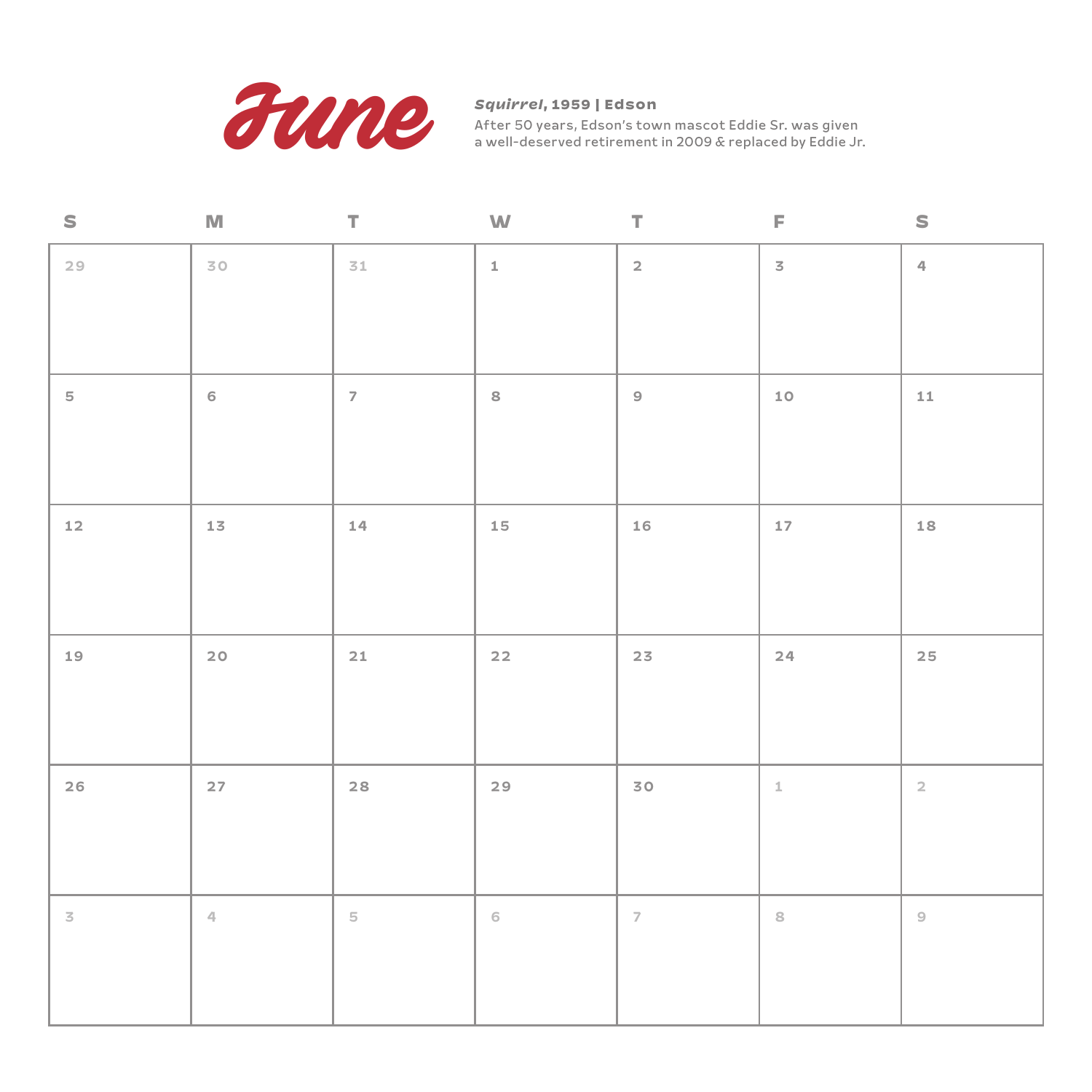

## *Perogy***, 1993 | Glendon**

| S                         | M             | $\top$         | W                        | T                         | F              | S                        |
|---------------------------|---------------|----------------|--------------------------|---------------------------|----------------|--------------------------|
| $31\,$                    | $\mathbbm{1}$ | $\overline{2}$ | $\overline{3}$           | $\ensuremath{\mathsf{q}}$ | $\mathbf 5$    | $\mathsf{6}$             |
|                           |               |                |                          |                           |                |                          |
|                           |               |                |                          |                           |                |                          |
| $\overline{\mathcal{L}}$  | $\,$ 8 $\,$   | $\mathsf{S}$   | $10$                     | ${\bf 11}$                | $12\,$         | $1\,$                    |
|                           |               |                |                          |                           |                |                          |
|                           |               |                |                          |                           |                |                          |
| 14                        | $15\,$        | $16\,$         | $17\,$                   | $18\,$                    | $19$           | $20$                     |
|                           |               |                |                          |                           |                |                          |
|                           |               |                |                          |                           |                |                          |
| 21                        | $22$          | $23$           | 24                       | $25\,$                    | $26$           | $27\,$                   |
|                           |               |                |                          |                           |                |                          |
|                           |               |                |                          |                           |                |                          |
| $28$                      | 29            | 30             | $\mathbf{31}$            | $\perp$                   | $\mathbf{2}$   | $\overline{\mathcal{S}}$ |
|                           |               |                |                          |                           |                |                          |
|                           |               |                |                          |                           |                |                          |
| $\mathbb{Z}_{\mathbb{P}}$ | $\mathbbm{5}$ | $\,$ $\,$ $\,$ | $\overline{\mathcal{L}}$ | $\rm ^8$                  | $\circledcirc$ | $10\,$                   |
|                           |               |                |                          |                           |                |                          |
|                           |               |                |                          |                           |                |                          |
|                           |               |                |                          |                           |                |                          |